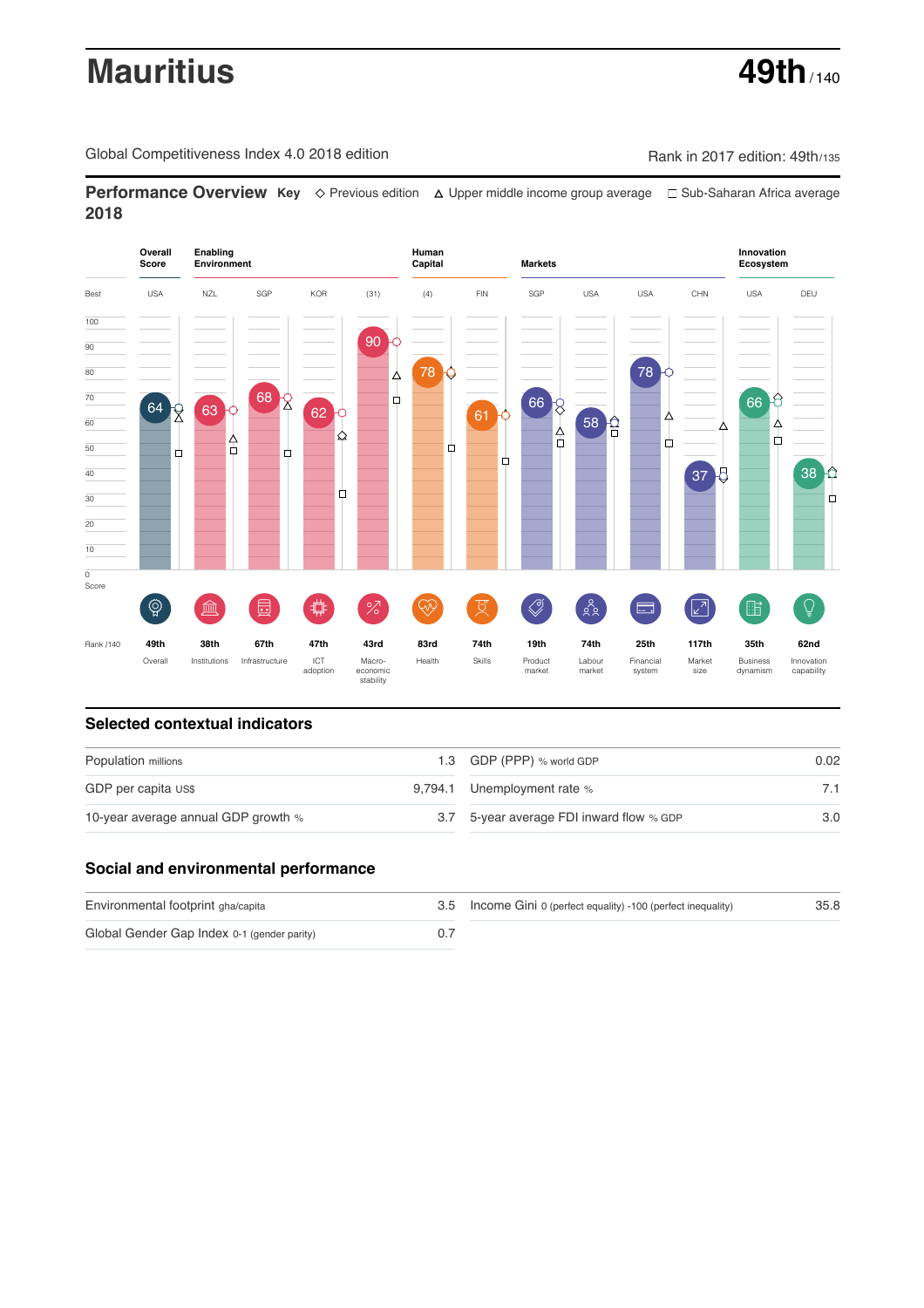### **Mauritius 49th**/140

| <b>Index Component</b>                                                         | Value                    | Score *          | Rank/140 | <b>Best Performer</b>       |
|--------------------------------------------------------------------------------|--------------------------|------------------|----------|-----------------------------|
| Pillar 1: Institutions 0-100 (best)                                            |                          | 62.8 $\uparrow$  | 38       | <b>New Zealand</b>          |
| 1.01 Organized crime 1-7 (best)                                                | 5.5                      | 74.5 ↓           | 30       | Finland                     |
| 1.02 Homicide rate /100,000 pop.                                               | 1.8                      | 95.5 $\sqrt{ }$  | 58       | Multiple (9)                |
| 1.03 Terrorism incidence 0 (very high) -100 (no incidence)                     | 100.0                    | $100.0 =$        | 1        | Multiple (24)               |
| 1.04 Reliability of police services 1-7 (best)                                 | 4.6                      | 60.0 $\uparrow$  | 61       | Finland                     |
| 1.05 Social capital 0-100 (high)                                               | 55.3                     | 55.3 $\uparrow$  | 38       | Australia                   |
| 1.06 Budget transparency 0-100 (best)                                          | 69.2                     | $69.2 =$         | 36       | Multiple (2)                |
| 1.07 Judicial independence 1-7 (best)                                          | 5.1                      | 67.7 ↑           | 32       | Finland                     |
| 1.08 Efficiency of legal framework in challenging regulations 1-7 (best)       | 4.3                      | $55.2$ ↑         | 23       | Finland                     |
| 1.09 Freedom of the press 0-100 (worst)                                        | 26.5                     | 73.6 个           | 45       | Norway                      |
| 1.10 Burden of government regulation 1-7 (best)                                | 3.7                      | 44.6 ↑           | 50       | Singapore                   |
| 1.11 Efficiency of legal framework in settling disputes 1-7 (best)             | 4.6                      | 59.6 个           | 29       | Singapore                   |
| 1.12 E-Participation Index 0-1 (best)                                          | 0.69                     | 69.1 ↑           | 69       | Multiple (3)                |
| 1.13 Future orientation of government 1-7 (best)                               | 4.0                      | 50.2 $\uparrow$  | 48       | Singapore                   |
| 1.14 Incidence of corruption 0-100 (best)                                      | 50.0                     | 50.0 $\sqrt{ }$  | 47       | New Zealand                 |
| 1.15 Property rights 1-7 (best)                                                | 5.1                      | 68.9 ↑           | 33       | Finland                     |
| 1.16 Intellectual property protection 1-7 (best)                               | 4.5                      | 57.5 ↑           | 51       | Finland                     |
| 1.17 Quality of land administration 0-30 (best)                                | 17.0                     | 56.7 ↑           | 60       | Singapore                   |
| 1.18 Strength of auditing and reporting standards 1-7 (best)                   | 5.3                      | 71.6 ↑           | 36       | Finland                     |
| 1.19 Conflict of interest regulation 0-10 (best)                               | 7.7                      | $77.0 =$         | 16       | Multiple (2)                |
| 1.20 Shareholder governance 0-10 (best)                                        | 5.7                      | $57.0 =$         | 69       | Kazakhstan                  |
| Pillar 2: Infrastructure 0-100 (best)                                          |                          | 68.0 $\sqrt{ }$  | 67       | Singapore                   |
| 2.01 Road connectivity index 0-100 (best)                                      | n/a                      | n/a              | n/a      | <b>United States</b>        |
| 2.02 Quality of roads 1-7 (best)                                               | 4.5                      | 57.8 ↓           | 50       | Singapore                   |
| 2.03 Railroad density km of roads/square km                                    | n/a                      | n/a              | n/a      | Multiple (20)               |
| 2.04 Efficiency of train services 1-7 (best)                                   | 4.2                      | 53.7 $\sqrt{ }$  | 39       | Switzerland                 |
| 2.05 Airport connectivity score                                                | 16,860.2                 | 37.8 ↓           | 86       | Multiple (8)                |
| 2.06 Efficiency of air transport services 1-7 (best)                           | 4.8                      | 64.0 ↑           | 54       | Singapore                   |
| 2.07 Liner Shipping Connectivity Index 0-157.1 (best)                          | 32.0                     | 32.0 $\uparrow$  | 55       | Multiple (4)                |
| 2.08 Efficiency of seaport services 1-7 (best)                                 | 4.2                      | 53.7 ↑           | 65       | Singapore                   |
| 2.09 Electrification rate % pop.                                               | 99.9                     | 99.9 $\sqrt{ }$  | 69       | Multiple (66)               |
| 2.10 Electric power transmission and distribution losses % output              | 5.9                      | 98.0 个           | 27       | Multiple (9)                |
| 2.11 Exposure to unsafe drinking water % pop.                                  | 13.7                     | 88.1 ↑           | 78       | Multiple (23)               |
| 2.12 Reliability of water supply 1-7 (best)                                    | 4.4                      | 56.2 $\sqrt{ }$  | 87       | Switzerland                 |
| Pillar 3: ICT adoption 0-100 (best)                                            |                          | 62.1 $\uparrow$  | 47       | Korea, Rep.                 |
| 3.01 Mobile-cellular telephone subscriptions /100 pop.                         | 145.4                    | $100.0 =$        | 23       | Multiple (68)               |
| 3.02 Mobile-broadband subscriptions /100 pop.                                  | 59.0                     | n/a              | 84       | <b>United Arab Emirates</b> |
| 3.03 Fixed-broadband Internet subscriptions /100 pop.                          | 19.4                     | 38.9 个           | 49       | Switzerland                 |
| 3.04 Fibre Internet subscriptions /100 pop.                                    | 11.3                     | n/a              | 16       | Korea, Rep.                 |
| 3.05 Internet users % pop.                                                     | 52.2                     | 52.2 ተ           | 84       | Iceland                     |
| ℅<br>Pillar 4: Macroeconomic stability 0-100 (best)                            | $\overline{\phantom{0}}$ | $90.0 \text{ A}$ | 43       | Multiple (31)               |
| 4.01 Inflation annual % change                                                 | 2.3                      | $100.0 =$        | 1        | Multiple (74)               |
| 4.02 Debt dynamics 0-100 (best)                                                | 80.0                     | 80.0 个           | 43       | Multiple (36)               |
| ₩<br>Pillar 5: Health 0-100 (best)                                             |                          | 77.7 ↑           | 83       | Multiple (4)                |
| 5.01 Healthy life expectancy years                                             | 64.9                     | 77.7 ተ           | 82       | Multiple (4)                |
| 文<br>Pillar 6: Skills 0-100 (best)                                             | $\overline{a}$           | 61.0 $\uparrow$  | 74       | <b>Finland</b>              |
|                                                                                | 6.8                      | $45.3 =$         | 106      | Finland                     |
| 6.01 Mean years of schooling Years<br>6.02 Extent of staff training 1-7 (best) | 4.4                      | 56.6 $\sqrt{ }$  | 40       | Switzerland                 |
| 6.03 Quality of vocational training 1-7 (best)                                 | 4.4                      | 56.8 $\uparrow$  | 47       | Switzerland                 |
| 6.04 Skillset of graduates 1-7 (best)                                          | 4.3                      | $54.5$ ↑         | 52       | Switzerland                 |
| 6.05 Digital skills among population 1-7 (best)                                | 4.5                      | 57.6 ↓           | 52       | Sweden                      |
| 6.06 Ease of finding skilled employees 1-7 (best)                              | 4.0                      | 49.6 ↓           | 80       | <b>United States</b>        |
| 6.07 School life expectancy Years                                              | 15.1                     | $83.7 =$         | 51       | Multiple (9)                |
| 6.08 Critical thinking in teaching 1-7 (best)                                  | 3.4                      | 39.6 $\sqrt{ }$  | 68       | <b>United States</b>        |
| 6.09 Pupil-to-teacher ratio in primary education Ratio                         | 17.8                     | 80.5 个           | 64       | Multiple (6)                |
|                                                                                |                          |                  |          |                             |